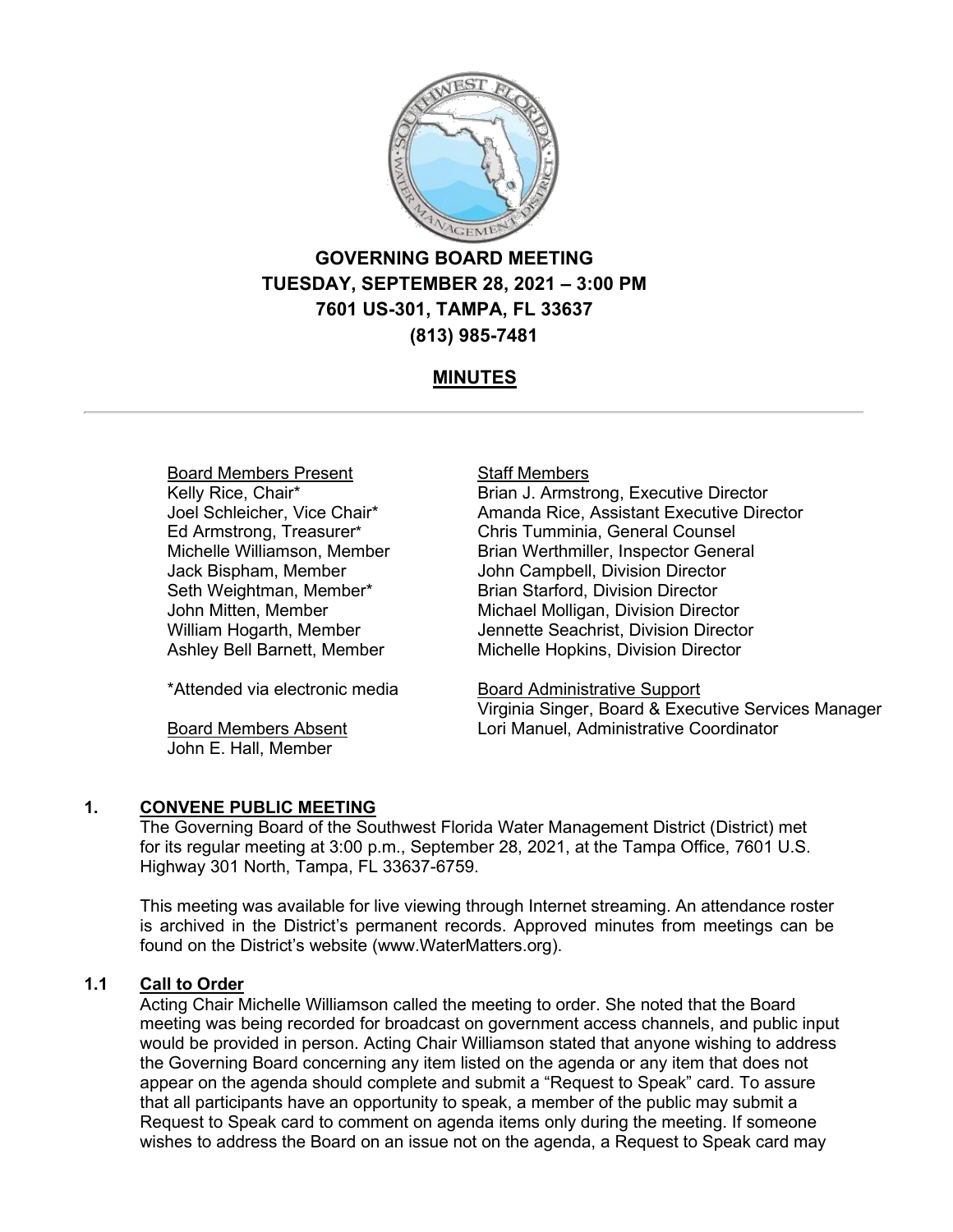Minutes of the Meeting Network Charles and September 28, 2021 SWFWMD Governing Board **Page 2 of 9** and 2 of 9

be submitted for comment during "Public Input." Acting Chair Williamson stated that comments would be limited to three minutes per speaker, and, when appropriate, exceptions to the three-minute limit may be granted by the Chair. She also requested that several individuals wishing to speak on the same topic designate a spokesperson.

Acting Chair Williamson introduced each member of the Governing Board and staff present at the dais (this served as roll call). A quorum was confirmed.

## **1.2 Invocation and Pledge of Allegiance**

Board Member William Hogarth offered the invocation and led the Pledge of Allegiance.

# **1.3 Employee Recognition**

Acting Chair Williamson recognized employees that have reached at least 20 years of service. The following staff was recognized: James Desruisseaux, David Testerman and Granville Kinsman.

# **1.4 Additions/Deletions to Agenda**

Mr. Brian Armstrong, Executive Director, stated there were no additions or deletions to the agenda.

# **1.5 Public Input for Issues Not Listed on the Published Agenda**

Mr. David Ballard Geddes, Jr., spoke against the use of reclaimed water.

# **CONSENT AGENDA**

# **Finance/Outreach & Planning Committee**

# **2.1 Board Encumbrance of the Capital Field Equipment Fund**

Staff recommended the Board approve the encumbrance up to \$439,219, plus any additional savings achieved on purchases completed before September 30, 2021, in remaining FY2021 funds within the Capital Field Equipment Fund to carry forward into FY2022 for future years planned expenditures.

## **2.2 Knowledge Management: Governing Board Procurement Policy**

As part of the District's Knowledge Management business process, the suggested Procurement Policy revisions and benefits were presented to the Board at the August meeting. No additional changes or recommendations were made at that time; therefore, staff recommended the Board replace the Governing Board Procurement Policy approved in October of 2018 with the new Governing Board Procurement Policy.

## **Resource Management Committee**

# **2.3 FARMS – Bethel Farms, LLLP - Ryals Property (H796), Charlotte County**

Staff recommended the Board:

- 1. Approve the Bethel Farms, LLLP Ryals Property project for a not-to-exceed project reimbursement of \$279,520 with \$279,520 provided by the Governing Board.
- 2. Authorize the transfer of \$279,520 from fund 010 H017 Governing Board FARMS Fund to the H796 Bethel Farms, LLLP - Ryals Property project fund.
- 3. Authorize the Assistant Executive Director to sign the agreement.

# **2.4 FARMS – Boyz Properties, LLC (H794), Manatee County**

# Staff recommended the Board:

1. Approve the Boyz Properties, LLC project for a not-to-exceed project reimbursement of \$631,000 with \$631,000 provided by the Governing Board. Authorize the transfer of \$631,000 from fund 010 H017 Governing Board FARMS Fund to the H794 Boyz Properties, LLC project fund.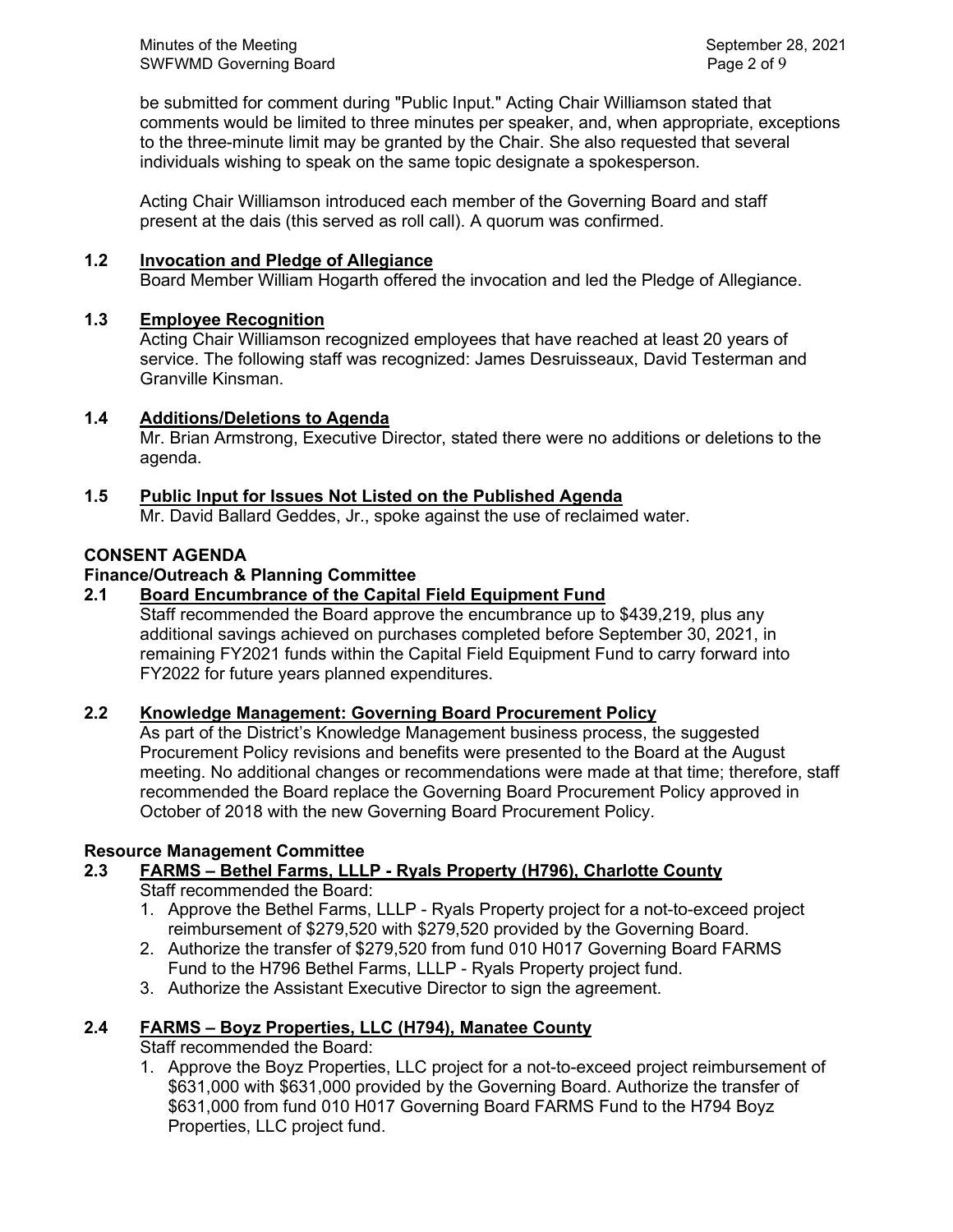2. Authorize the Assistant Executive Director to sign the agreement.

## **2.5 Five-Year Water Resource Development Work Program**

Staff recommended the Board authorize staff to submit the proposed Five-Year Water Resource Development Work Program to the Florida Department of Environmental Protection for review.

#### **Operations, Lands and Resource Monitoring Committee**

# **2.6 Operations, Lands and Resource Monitoring Committee: Second Amendment to Jay B. Starkey Wilderness Park Management Agreement with Pasco County, SWF Parcel No. 16-010-017X-2**

Staff recommended the Board:

- Approve the Second Amendment to the Jay B. Starkey Wilderness Park Management Agreement with Pasco County, SWF Parcel No. 16-010-017X-2.
- Authorize the Governing Board Chair to execute the Second Amendment on behalf of the District.
- **2.7 Approval of Management Plans for Starkey Wilderness Preserve, Lower Hillsborough Wilderness Preserve, Upper Hillsborough Preserve, Halpata Tastanaki Preserve, Lake Panasoffkee Preserve, and Cypress Creek Preserve**

Staff recommended the Board approve the Plan Updates for Cypress Creek Preserve, Halpata Tastanaki Preserve, Lake Panasoffkee Preserve, Lower Hillsborough Wilderness Preserve, Starkey Wilderness Preserve, and Upper Hillsborough Preserve.

#### **2.8 Ridge Road Extension/Serenova Tract SWF Parcel No. 15-705-109X; Transfer of Suncoast Parkway Interchange Area to Florida Department of Transportation** Staff recommended the Board:

- Approve the conveyance of the Interchange Property to FDOT.
- Authorize the Governing Board Chair and Secretary to execute the quit claim deed attached hereto as Exhibit 1; and
- Authorize staff to execute any other documents necessary to complete the transaction in accordance with the approved terms.

## **General Counsel's Report**

**2.9 Approval of Consent Order between SWFWMD and JDI Farms, Inc. - Mining Activities Conducted without Water Use Permit - Watermelon Pit, LLC and JDI Farms, Inc. - CT No. 404443 - Charlotte County**

Staff recommended the Board:

- 1. Approve the Consent Order.
- 2. Authorize District staff to pursue additional enforcement measures to obtain compliance with the terms and conditions of the Consent Order, including filing any appropriate actions in circuit court, if necessary.

#### **2.10 Approval of Consent Order between SWFWMD and Hall Family Ranch, LLC and Alligator Alley Aggregate and Asphalt, Inc. - Permit Condition Violations - Water Use Permit No. 10218.009 - CT No. 406254 - Charlotte County**

Staff recommended the Board:

- 1. Approve the Consent Order.
- 2. Authorize District staff to pursue additional enforcement measures to obtain compliance with the terms and conditions of the Consent Order, including filing any appropriate actions in circuit court, if necessary.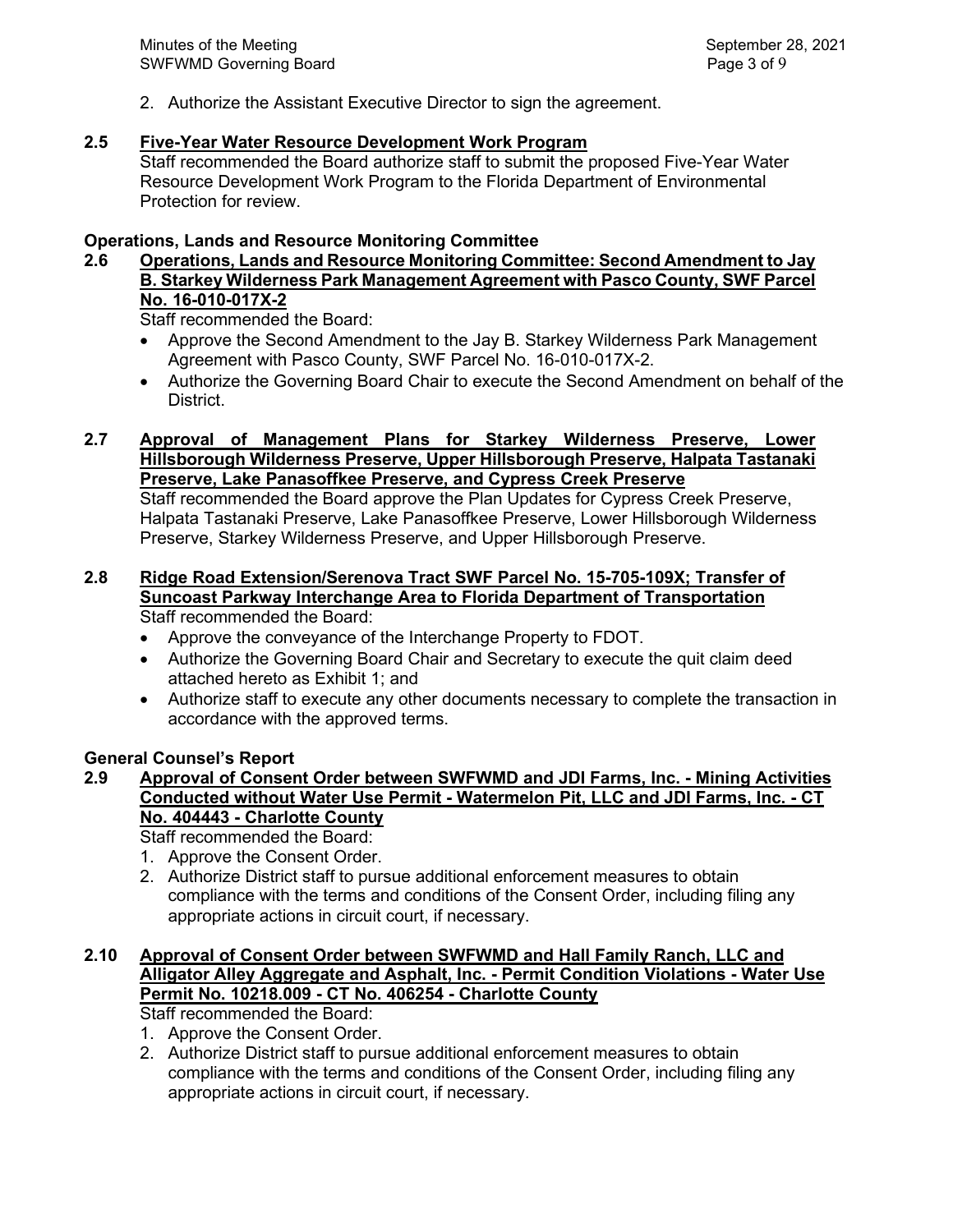# **2.11 Approval of Consent Order between SWFWMD and Southern Aggregates, LLC - Unauthorized Activities - CT No. 406210 - Sumter County**

Staff recommended the Board:

- 1. Approve the Consent Order.
- 2. Authorize District staff to pursue additional enforcement measures to obtain compliance with the terms and conditions of the Consent Order, including filing any appropriate actions in circuit court, if necessary.

# **2.12 Approval of the District's Annual Regulatory Plan for 2021-2022**

Staff recommended the Board approve the District's Annual Regulatory Plan for 2021-2022 and execute the certification required by Section 120.74(1)(d), F.S.

## **Executive Director's Report**

# **2.13 Approve Governing Board Minutes - August 24, 2021**

Staff recommended the Board approve the minutes as presented.

#### **A motion was made and seconded to approve the Consent Agenda. The motion passed unanimously.** (Audio - 00:10:50)

## **Finance/Outreach and Planning Committee**

Board Member Ashley Bell Barnett called the Committee meeting to order. (Audio – 00:11:58)

# **3. Consent Item(s) Moved to Discussion** - None

# **3.2 Fiscal Year 2023 Business Plan Update**

Ms. Mary Margaret Hull, Lead Project Manager, provided a presentation regarding the Business Plan update for Fiscal Year (FY) 2023. She explained the purpose and development process of the Business Plan. Ms. Hull summarized recommendations from the previous year Business Plan that were incorporated. She provided an overview that outlined drivers, SWOT analysis, changing workforce, multi-year performance metrics, staffing considerations, resource trends and the next steps going forward.

This item was for information only. No action was required

## **3.3 Fiscal Year (FY) 2022 Budget Development**

Mr. John Campbell, Management Services Director, presented changes that were submitted to the FY2022 Budget since the September 14 Tentative Budget Hearing. He stated that \$6,825,000 in funding was added to the Water Supply and Water Resource Development Grant Program (H103). He explained this funding is provided to assist in developing viable regional water resources and water supplies through various sources to develop alternative water supplies. Mr. Campbell stated the FY2022 budget total will be \$198,049,447.

Mr. Campbell provided a two-year comparison of the expenditure budget by category and program, a summary of revenue budget changes by source, and FY2022 expenditures and outcomes.

Staff recommended the Board approve the proposed changes, if any, to the FY2022 budget for adoption at the final budget hearing scheduled to be held on September 28, 2021.

## **A motion was made and seconded to approve staff's recommendation. The motion passed unanimously.** (Audio - 00:33:19)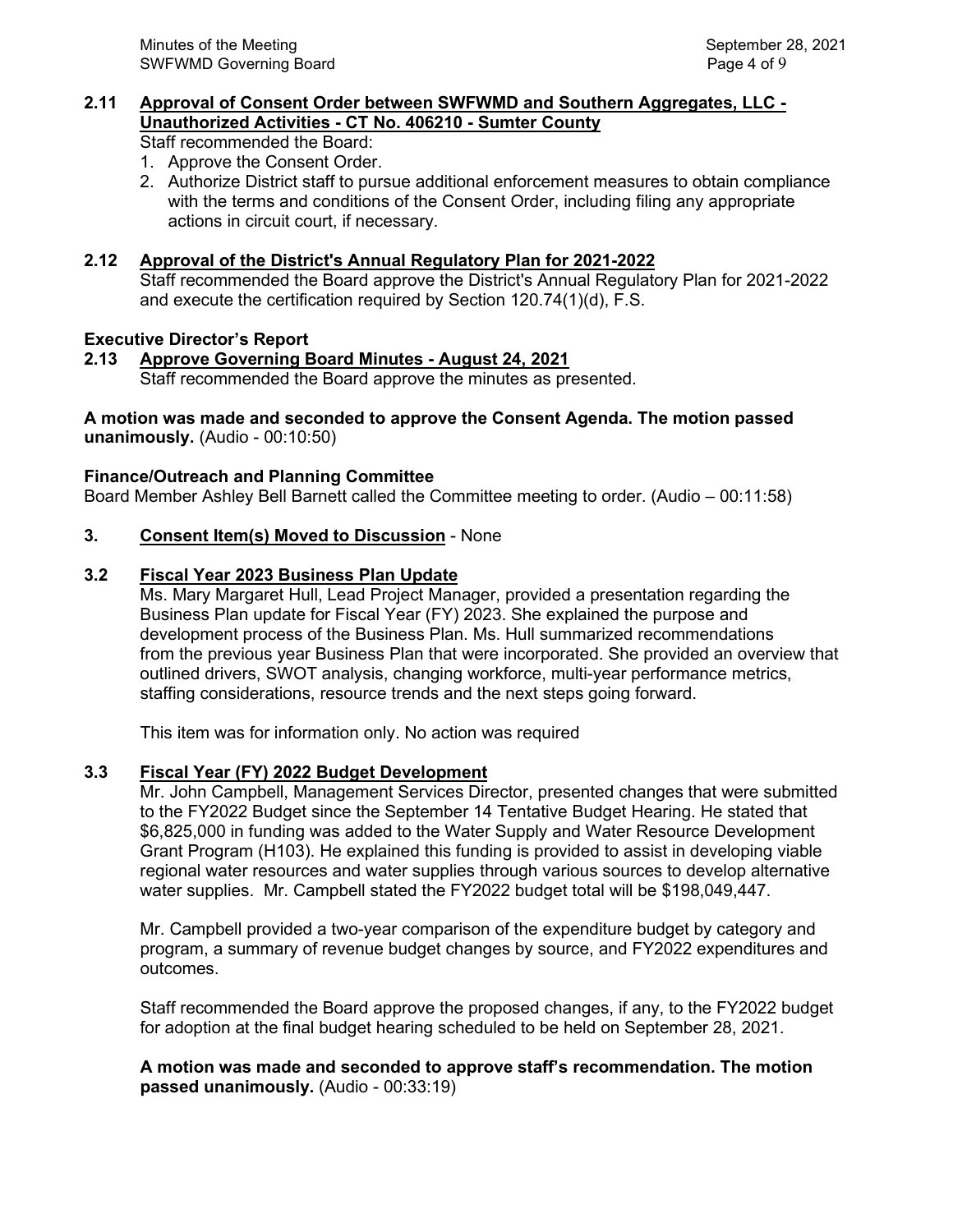# **3.4 Office of Inspector General Fiscal Year 2021 Annual Report**

 Mr. Brian Werthmiller, Inspector General, provided the FY2021 Annual report for the Office of Inspector General (OIG). Mr. Werthmiller explained this report is required pursuant to Florida Statute and Governing Board policy. He stated the report summarizes the completed work products and other activities associated with the Inspector General office.

Mr. Werthmiller highlighted audits and other work products that were completed. These included the Risk Assessment and Audit Plan, the Department of Highway Safety and Motor Vehicles follow-up audit, the Use of Families First Coronavirus Relief Act Leave follow-up and the completion of the follow-up for the use of District vehicles. Mr. Werthmiller stated that 14 complaints were closed including two that resulted in reports to the Board.

Mr. Werthmiller stated that 96 reviews were initiated. He explained how reviews are received and the process associated. Mr. Werthmiller stated that investigations are conducted in accordance with the Principles and Standards for Offices of Inspector General and audits are conducted in accordance with Generally Accepted Government Auditing Standards ("Yellow Book"). For FY2021, the OIG is compliant with the peer review Yellow Book requirement.

Mr. Werthmiller stated the District has an in-house risk assessment and audit programs that provide a savings of approximately \$29,000.

Mr. Werthmiller stated he completed the FY21 performance measures that were set by the Board. He completed the necessary continuing professional education courses to continue his Certified Public Accountant certification (CPA), Inspector General certification (CIG) and he passed the Certified Fraud Examiner (CFE) exam

This item was for information only. No action was required

## **3.5 Budget Transfer Report**

This item was for information only. No action was required

#### **Resource Management Committee**

Acting Chair Michelle Williamson called the Committee meeting to order. (Audio – 00:42:43)

#### **4. Consent Item(s) Moved to Discussion** - None

## **4.2 City of Venice Reclaimed Water Aquifer Storage and Recovery (ASR) – Third-Party Review (Q050)**

Mr. JP Marchand, P.E., Water Resources Bureau Chief, provided an overview of the project, explained the purpose, outlined the benefits, provided a cost estimate, and outlined the conclusions from the third-party review. Mr. Marchand stated a re-evaluation was done and the project retained a high ranking. He stated the project benefit for the recovery volume increased from 25 to 60 million gallons per year.

Staff recommended the Board authorize continuation of the project and approve amending the Cooperative Funding Agreement to include a total project cost of \$5,489,752, with a DISTRICT share of \$2,744,876 for design, third-party review, permitting, construction, testing, and Independent Performance Evaluation of the reclaimed water ASR facility.

**A motion was made and seconded to approve staff's recommendation. The motion passed unanimously.** (Audio - 00:52:19)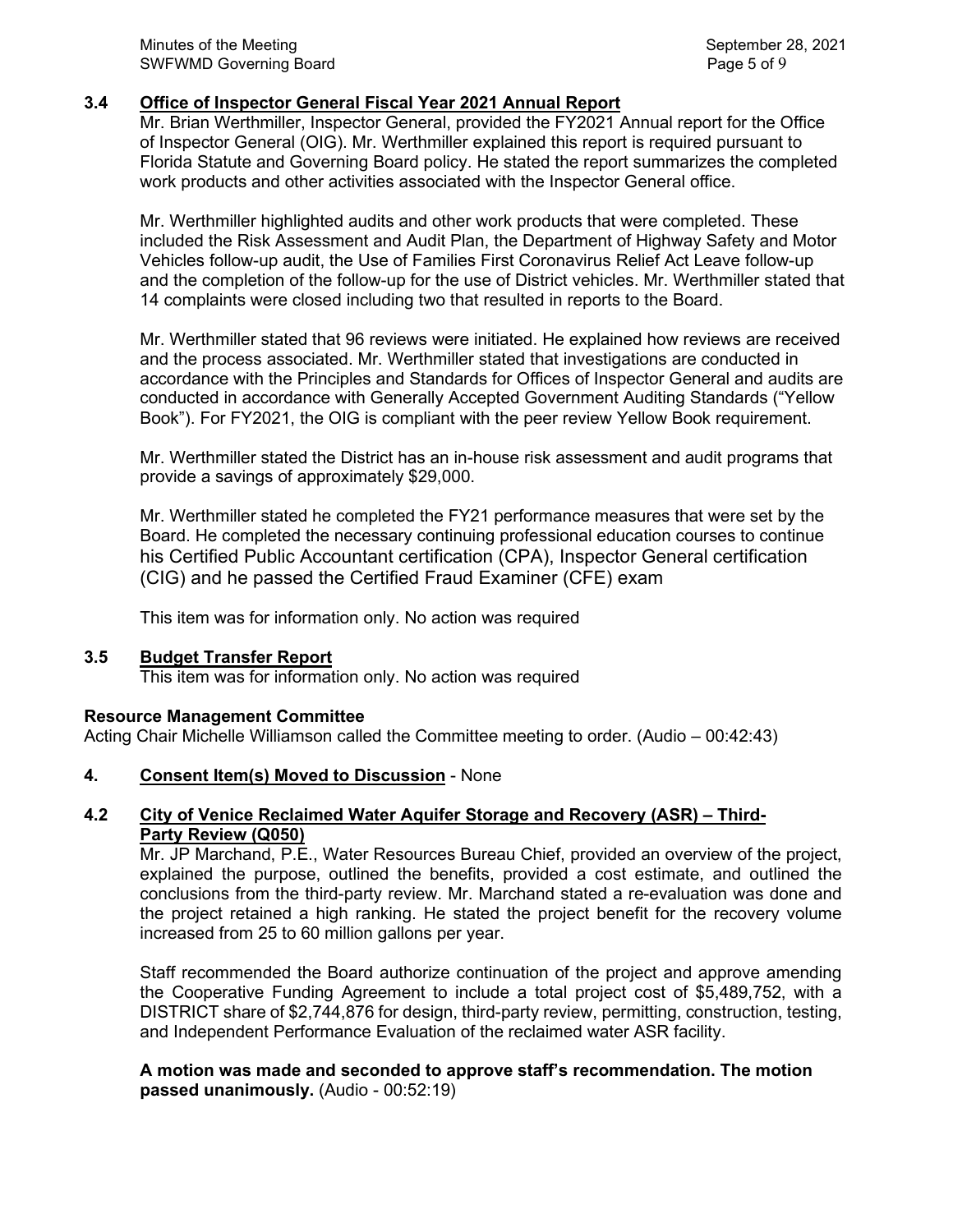## **4.3 FARMS - Model Farms Economic Study, 2021 Updated Study**

Ms. Carole Estes, P.G., FARMS Program Manager, presented an overview of the Model Facilitating Agricultural Resource Management Systems (FARMS) 2021 Economic Study. She explained this study provides updated cost benchmarks to evaluate growers proposed projects.

Ms. Estes outlined the benchmarks for the four most-commonly funded commodities and the evaluation process

Staff recommended the Board approve the updated Model Farms Economic Study 2021.

**A motion was made and seconded to approve staff's recommendation. The motion passed unanimously.** (Audio - 00:59:10)

#### **4.4 Knowledge Management: FARMS Program Governing Board Policy Revision**

Ms. Carole Estes, P.G., FARMS Program Manager, outlined proposed revisions to the FARMS Program policy. She explained the purposes and benefits for the proposed changes. Ms. Estes stated the revised Knowledge Management document will be presented at the October Board meeting for approval.

This item was for information only. No action was required.

## **4.5 Springs - Crystal River Indian Waters Septic to Sewer Phase 2 Project (W430) - Scope and Cost Change**

Mr. Jay Hoecker, Water Supply Manager, presented the scope benefit and cost changes associated with project W430. He defined changes from the original scope of work, revised nutrient calculations, and changes in construction costs. Mr. Hoecker explained that City of Crystal River (City) will be able to utilize over 9,000 feet of existing sewer mains which will result in a decreased project cost of \$475,686. Mr. Hoecker responded to questions from the Board.

Board Member Bispham reminded the Board of the importance of continuing to protect the springs and to anticipate increased costs associated septic to sewer projects.

Vice Chair Schleicher asked why based on the information presented, the cost savings from the project are not more substantial. He also asked for additional information regarding the 60 septic tanks not referenced in the original proposal. Mr. Ken Frink, City Manager of Crystal River, explained that the original cost estimate was done in approximately 2017 and did not account for the unpredictable increase in current construction costs. He stated that 60 homes were initially thought to have septic tanks but do not. They are part of the service area for the package plant.

Mr. Frink stated the package plant will be decommissioned and flows sent to the City's treatment plant. The collection system for those homes will require rehabbing. In addition, because of the reduction in the quantity of connections, the technology shifted from a vacuum sewer to a gravity type system which is more expensive. Mr. Alan Garri, P.E., Kimley Horn, provided additional information and responded to questions from the Board.

Staff recommended the Board approve the changes for the Springs-Crystal River Indian Waters Septic to Sewer Phase 2 Project (W430) to include:

- 1. Decrease the Measurable Benefit from 178 septic tanks and one package plant to 118 septic tanks and one package plant.
- 2. Decrease the Project Benefit from 2,860 lbs/yr TN removed to 1,170 lbs/yr TN removed.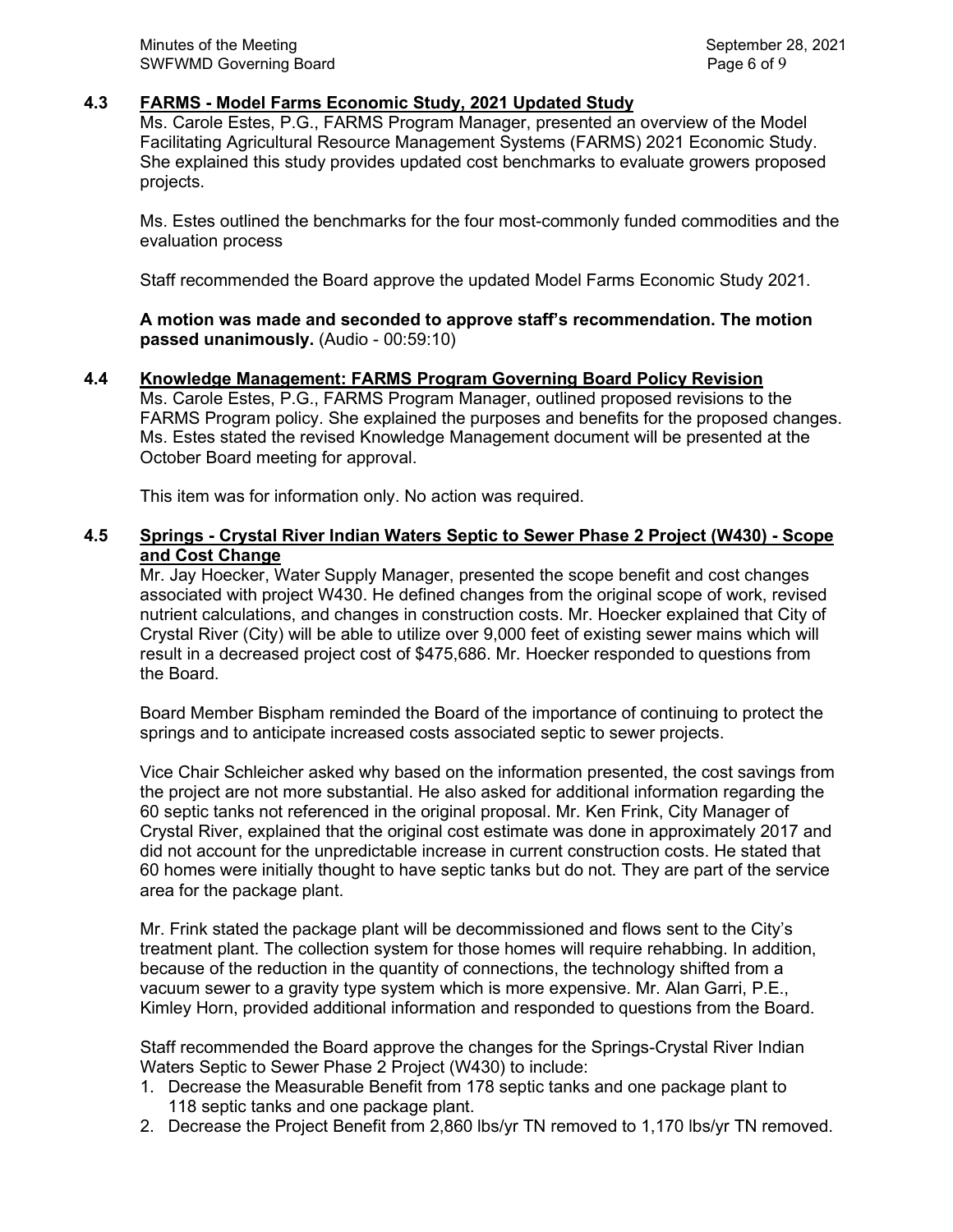3. Decrease the total project cost from \$4,500,000 to \$4,024,314 and reduce the District's 25 percent share from \$1,125,000 to \$1,006,078.50.

**A motion was made and seconded to approve staff's recommendation. The motion passed with 8 in favor and one opposed. Vice Chair Schleicher explained his opposition was due to the financial increase from the change in scope.** (Audio – 01:22:27)

# **4.6 Proposed Minimum Flows for Little Manatee River Prior to Independent Scientific Peer Review**

A written report was provided to the Board.

This item was for information only. No action was required.

## **Operations, Lands and Resource Monitoring Committee**

Board Member Jack Bispham called the Committee to order. (Audio – 01:24:03)

**5.1 Consent Item(s) Moved to Discussion** - None

## **5.2 Exchange of Property Interests, SWF Parcel No. 20-780-101C-1, Blackbird Ranch**

Ms. Ellen Morrison, Land Resources Bureau Chief, presented information that included background, property location and benefits to the District. She explained the proposal is to release from restrictions, 80 acres that are located within a conservation easement in exchange for adding 180 acres of land that are currently not within the existing conservation easement. The 180 acres meet all four of the District's areas of responsibility. District areas of responsibility include water supply, water quality, flood control and natural systems. Ms. Morrison stated the acreage provides additional hydrologic benefits which include 23 acres of wetlands and1.6 miles of stream channel that flows into Tiger Bay Slough. She emphasized the 80 acres being released does not include any wetlands or sensitive habitat. In addition, the net dollar increase will benefit the District by \$160,000.

Staff recommended the Board:

- Adjust the District's Florida Forever Work Plan boundary to include the exchange property for SWF Parcel No. 20-780-101C-1.
- Approve the Exchange of property through the amendment of the legal description for SWF Parcel No. 20-780-101C to add 180-acres and to release the existing conservation easement over 80-acres, subject to obtaining a boundary survey of the exchange properties acceptable to the District.
- Authorize the Chairman and Secretary of the Governing Board to execute a Conservation Easement Release.
- Determine that the 80-acres to be released is no longer needed for conservation purposes and designate that the 180-acres to be encumbered, SWF Parcel No. 20-780- 101C-1, as having been acquired for conservation purposes.
- Authorize the Executive Director to execute the necessary documents to amend the legal description to include SWF Parcel No. 20-780-101C-1 and release the conservation easement over an 80-acre portion of SWF Parcel No. 20-780-101C.

#### **A motion was made and seconded to approve staff's recommendation. The motion passed unanimously.** (Audio – 01:30:15)

# **5.3 Offer for Surplus Lands – Lake Panasoffkee (LP-1), SWF Parcel No. 19- 528-154S**

Ms. Ellen Morrison, Land Resources Bureau Chief, presented information that included historical information of the property. She explained this property was declared surplus in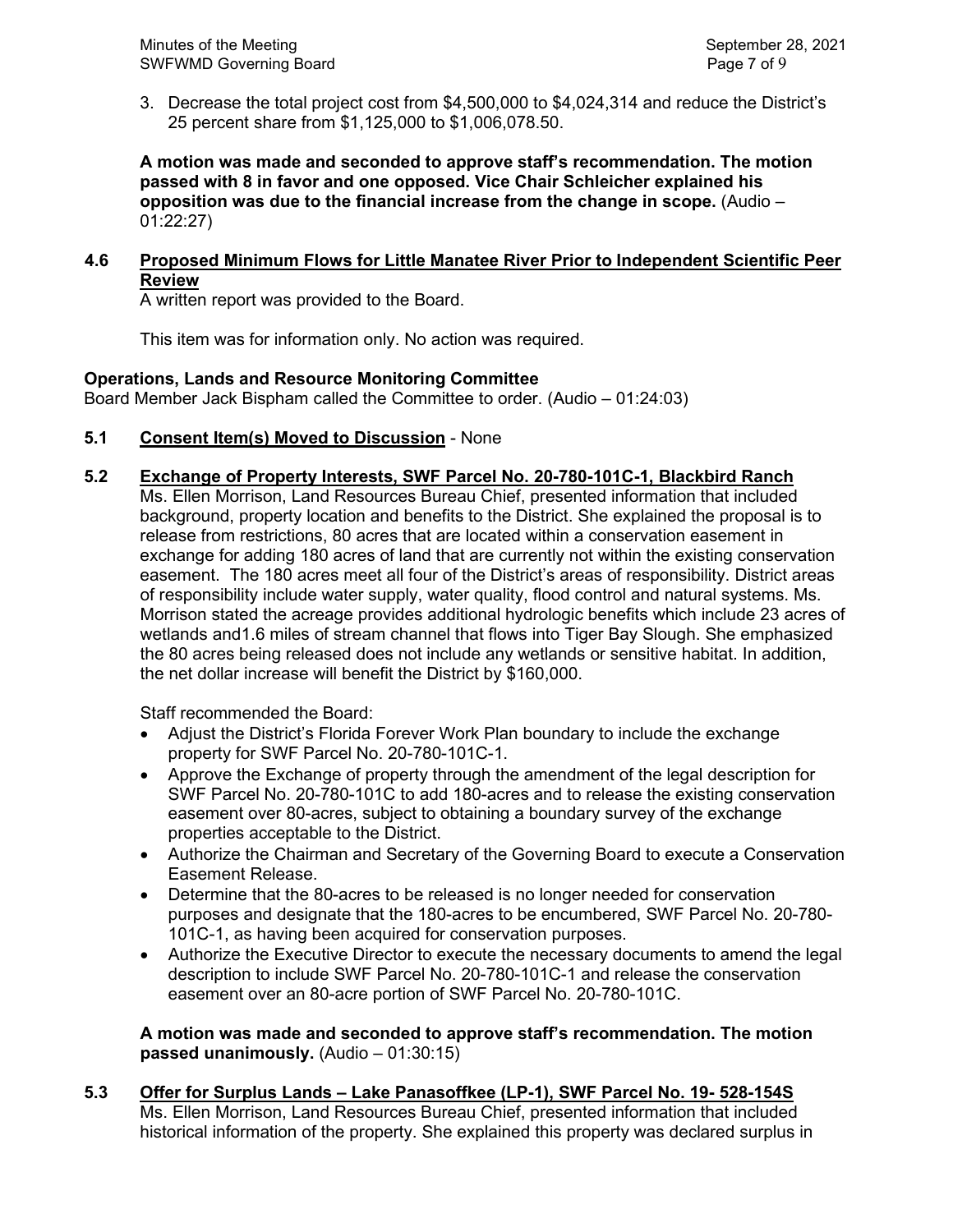Minutes of the Meeting Network Charles and September 28, 2021 SWFWMD Governing Board **Page 8 of 9** and 2008 and 2009 and 2009 and 2009 and 2009 and 2009 and 2009 and 2009 and 2009 and 2009 and 2009 and 2009 and 2009 and 2009 and 2009 and 2009 and 2009 and 2009 and 2009 and 2009 and 2

2015 and has been marketed since 2018. The Board originally approved a contracted sale of \$1,500,000 with Werner Trucking in March 2021. However, the contract was duly terminated due to Werner Trucking's inability to meet a due diligence contingency in the contract that involved approval from the Florida Department of Transportation to obtain a traffic light at the parcel entrance.

Ms. Morrison outlined the benefits of accepting the offer from World Investment Network of \$1,550,000.

Staff recommended the Board:

- Accept the offer of \$1,550,000, subject to confirmation by survey of total acreage.
- Approve the Contract for Sale and Purchase and authorize the Executive Director to sign on the behalf of the District.
- Authorize the Chairman and Secretary of the Governing Board to execute the Quit Claim Deed.
- Authorize the conveyance of the District's interest in all phosphate, minerals, metals, and petroleum in or on or under the land upon the request of the buyer.
- Authorize staff to execute any other documents necessary to complete the transaction in accordance with the approved terms.

# **A motion was made and seconded to approve staff's recommendation. The motion passed unanimously.** (Audio – 01:34:53)

#### **5.4 Offer from Florida Department of Transportation to purchase Right of Way, Lake Hancock - Marshall Hampton Reserve, SWF Parcel Nos. 20-503-261S, 20-503-262S and 20-503-263X**

Mr. Doug Koop, Real Estate Services Manager, presented information regarding the sale of right-of-way (ROW) to the Florida Department of Transportation (FDOT). He explained this property will continue the extension of the Central Polk Parkway. Mr. Koop explained this property is part of the Marshall Hampton Reserve (MHR) which the District acquired in April 2008 and is part of the Lake Hancock project. He provided an overview of the offer from FDOT, and the associated benefits. Mr. Koop responded to questions from the Board.

Staff recommended the Board:

- Determine the MHR ROW Property identified as 21-503-261S, is no longer required for District purposes.
- Approve the Purchase Agreement and authorize the Executive Director to sign on behalf of the District for SWF Parcel No, 21-503-261S (ROW) and 21-503-263X (drainage easement).
- Authorize the Chairman and Secretary of the Governing Board to execute the Deed.
- Authorize the conveyance of the District's interest in all phosphate, minerals, metals, and petroleum in or on or under the land upon the request of the buyer.
- Authorize staff to execute any other documents necessary to complete the transaction in accordance with the approved terms.
- Determine that SWF Parcel No. 21-503-262S, a 19.222 acre severed remainder property located at the southwest corner of Thornhill and Winter Lake Roads is no longer needed for District or conservation purposes and upon close of the purchase of the MHR ROW Property be declared surplus.

**A motion was made and seconded to approve staff's recommendation. The motion passed unanimously.** (Audio – 01:42:00)